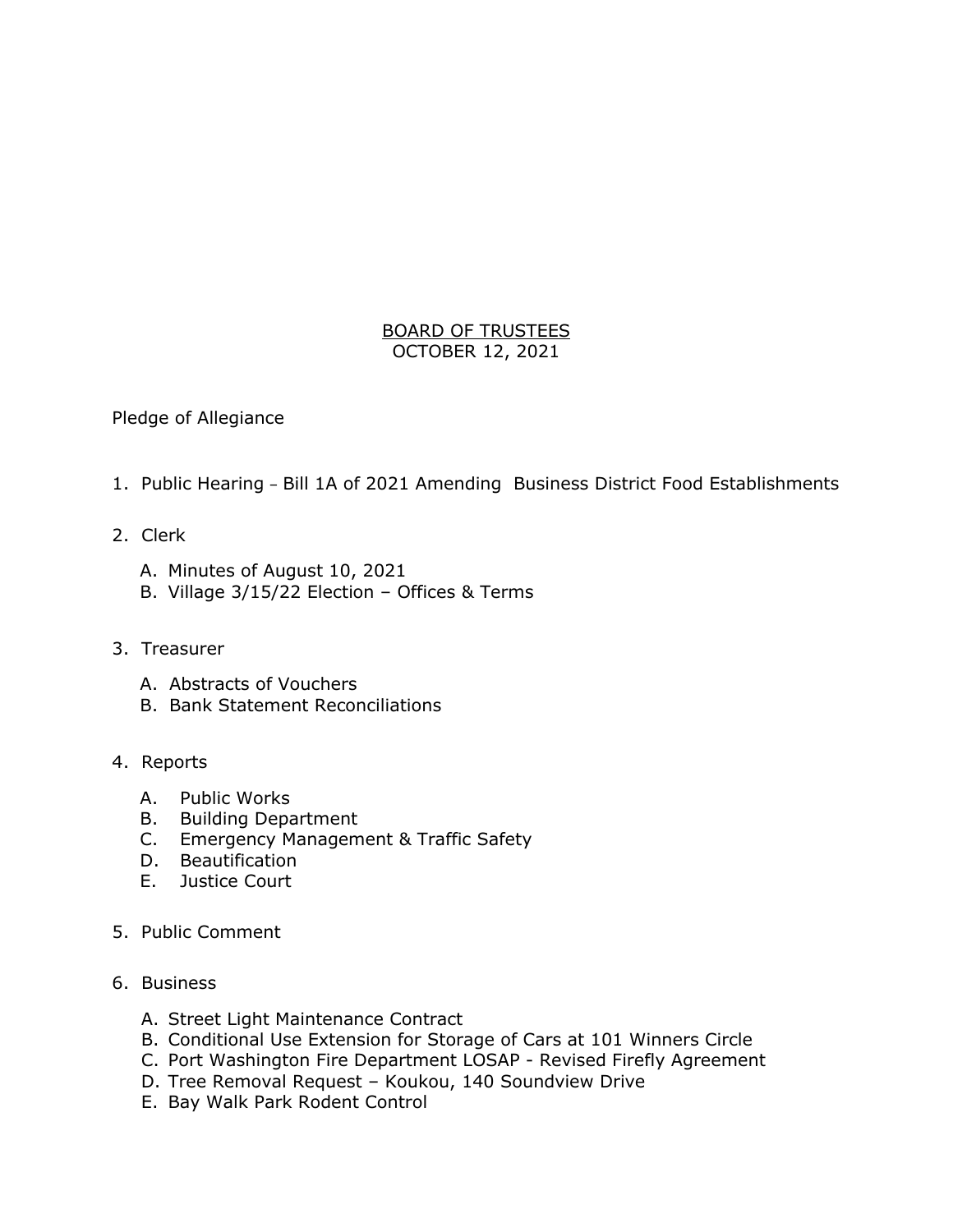## **VILLAGE OF PORT WASHINGTON NORTH**

PLEASE TAKE NOTICE that the Board of Trustees of the Village of Port Washington North will hold a public hearing commencing at 7:30 p.m., on Tuesday, October 12, 2021, at the Village of Port Washington North, Village Hall, located at 3 Pleasant Avenue, Port Washington, New York. The public hearing scheduled is to consider the adoption of Bill 1-2021, to amend Chapter 176, Zoning of the Village of Port Washington North Village Code more particularly the following **(additions are in bold**):

## ARTIVLE VIII

Business District

Amending Section 176-170-Permitted uses:

176-70 D-Stores and shops for conducting any of the following retail, and service businesses Barbershop, beauty parlor, shoe repair, hardware, drug, tobacco, newspaper, and magazines, custom tailoring, dressmaking and millinery, clothing dry goods, furniture, home appliances, decorator goods, paints, stationary, book, fur, toys, florist, floor covering and rugs, health club, spa gymnasium, nail salon, hobby and crafts, sports and sporting goods and audio and video sales and rentals, **and food establishments**.

Amending Section 176-71 Conditional uses:

In addition to the permitted uses set forth in Section 176-70, abuilding may be erected altered or used and a lot or premises may be used for any of the purposes set forth in this section, when authorized by:

A. The Board of Appeals, utilizing the general standards for consideration and determination established in Section 176-149, theater, bowling alley; church or other building for religious purposes, school, telephone exchange, funeral home; and food establishments (excluding the consumption of food or beverage on the premises outside a building).

Amending 176-128 Setbacks

176-128

A. No regulation or requirement hereof shall be deemed to require the setback of any building beyond the average setback line observed by the buildings existing at the effective date of this chapter on the same side of the street within the block, provided there be two or more buildings on such block.

B. The average set-back line observed by buildings on the same side of the street within 200 feet on each side of the lot in question shall control in lieu of the average setback line within the block where the block affected has a length of more than 1000 feet between its intersecting streets.

C. No building which is used for any of the uses specified below shall be located in whole or in part within 150 **75** feet of Shore Road and/or 180 **75** feet of Soundview Drive:

- (1) Fast food Convenience store.
- (2) Fast-food Restaurant.
- (3) Fast-service store.
- (4) Take-out food restaurant.

Deleting Section 176-149 H(1):